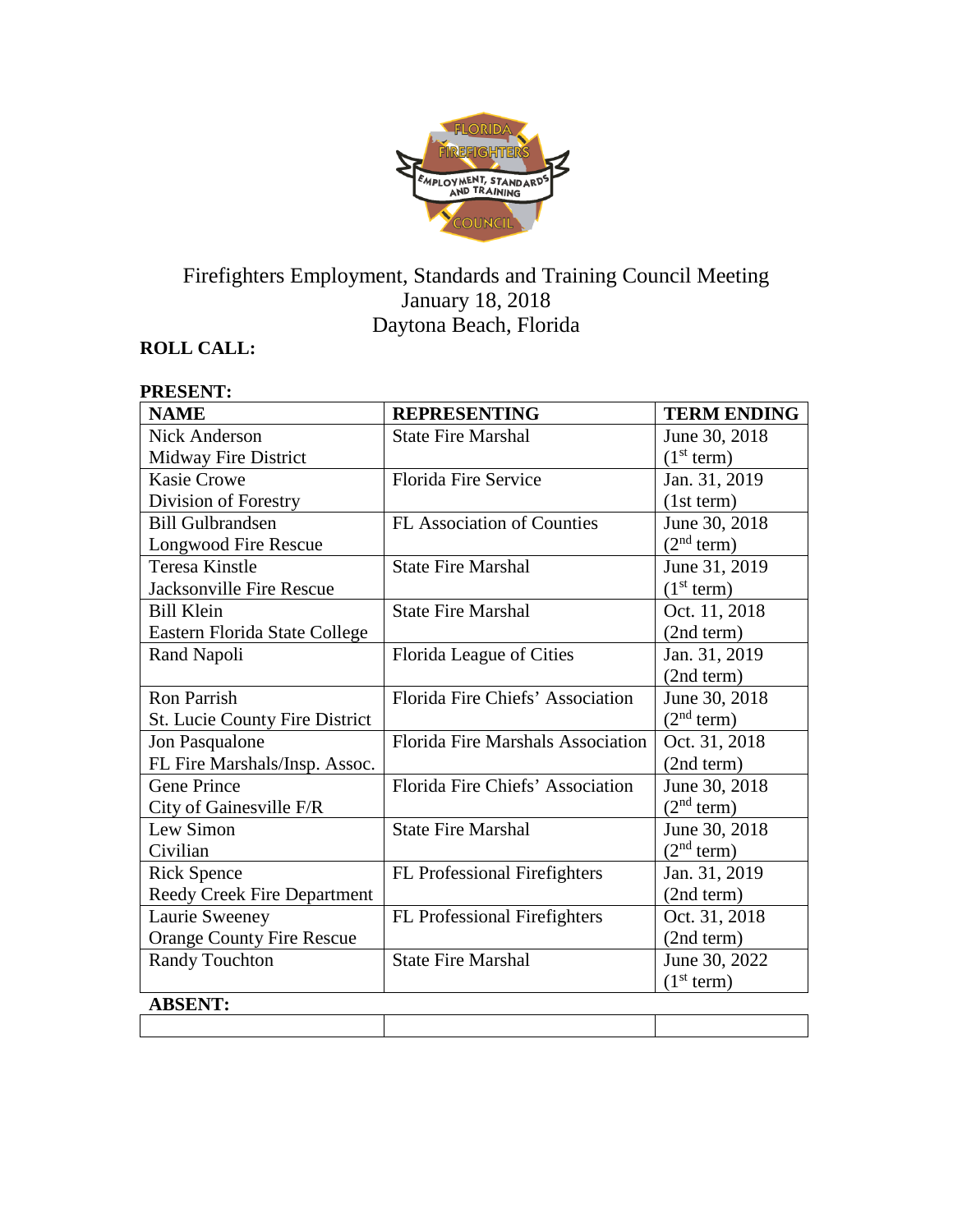The Firefighters Employment, Standards and Training Council meeting was called to order.

Chairman Napoli welcomed new members Nick Anderson, Teresa Kinstle and Randy Touchton.

**On a motion duly made**, the minutes from the Firefighters Employment, Standards and Training Council held on October 12, 2017 were approved.

#### **Motion carried**.

#### **REPORT FROM DIVISION:** *given by Julius Halas, Director*

- Florida Fires (Annual Report) is out would like feedback
- Grants
	- o Over 10 million in grants
	- o In third year of Cancer Research Grant
	- o Department of Economic Opportunity
		- 7 million for 1 year, (grant) working with legislation to keep balance into year  $2$  or  $3$  – this grant is for new fire stations, a training center, renovations, equipment, etc.
	- o SB 2500 Decontamination kit funding to cover entire state (every agency)
	- o Fire Service Awards and other events are being held on March 6-7, 2018
- Tallahassee Memorial Update
	- o Sculpture is almost complete
- Legislative Update
	- o HB 1061/SB 1432 High Rise Retro-Fit Bill
		- Director asked all to oppose Bill
		- It is a stand-alone Bill this year within the SFM Statute

#### **REPORT FROM THE BUREAU:** *given by Mike Tucker, Bureau Chief*

• Visioning Document – looking for final feedback

**An amended motion was duly made** for the Council to again review the Visioning Document, provide feedback to the Bureau and consider action at the March 6, 2018 meeting.

#### **Motion carried.**

- Job Task Analysis
	- o 75% complete
	- o Early February review and then reach out to training centers for vision on providing consistency. Possible final product by April.
- Burn Building/Simulator is complete will be going operational any day
- Rehab Building operational now